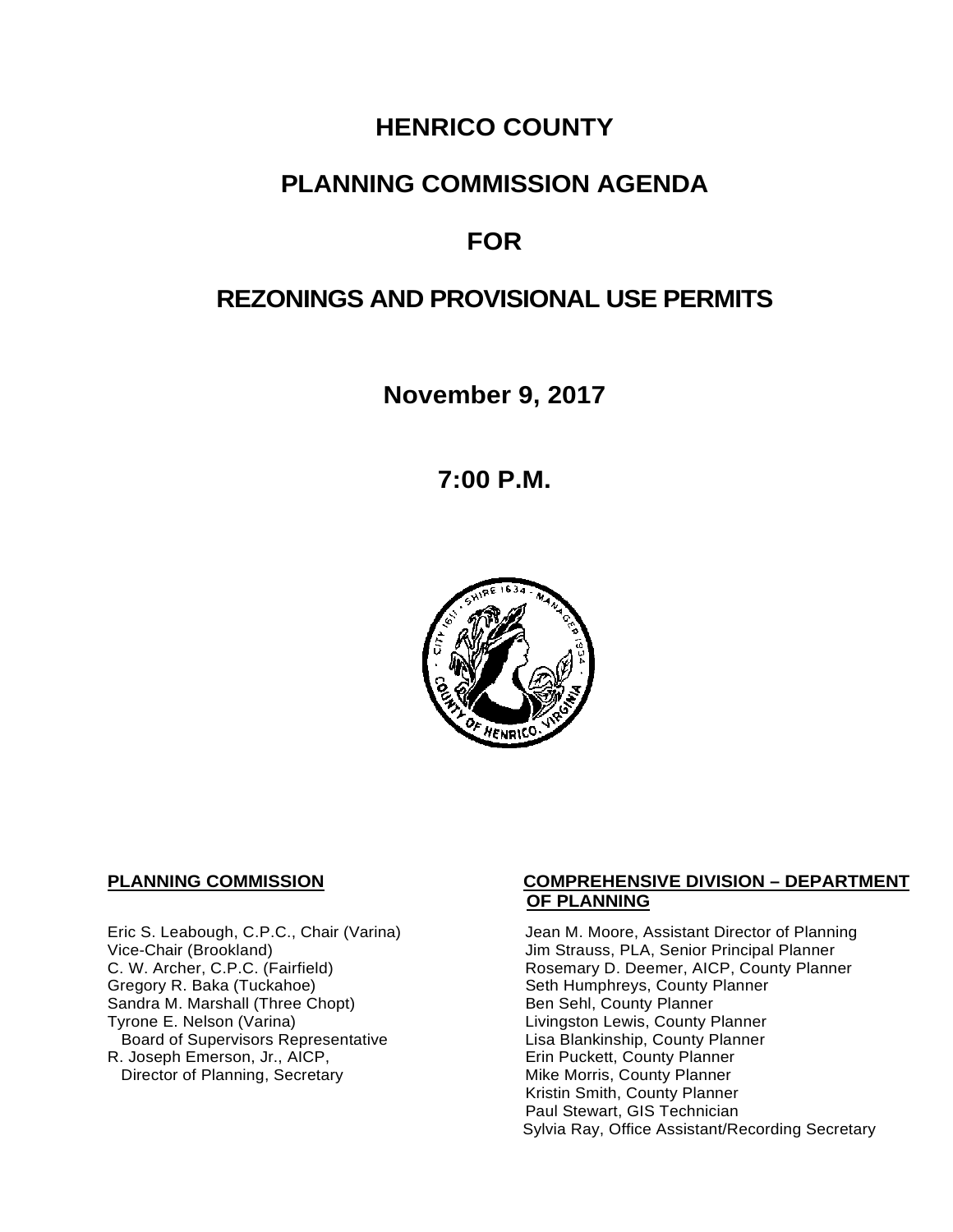#### **PLANNING COMMISSION REZONING MEETING FINAL AGENDA NOVEMBER 9, 2017**

**BEGINNING AT 7:00 P.M.**

**WELCOME:**

**PLEDGE OF ALLEGIANCE:**

**RECOGNITION OF NEWS MEDIA:**

**CALL TO ORDER:**

**REQUESTS FOR WITHDRAWALS AND DEFERRALS: (0); (5)**

**REQUESTS FOR EXPEDITED ITEMS: (0)**

**CASES TO BE HEARD: (3)**

#### **BROOKLAND:**

None.

#### **VARINA:**

**REZ2017-00023 Elisha Domonic Anderson:** Request to rezone from A-1 Agricultural District to R-3C One-Family Residence District (Conditional) Parcels 815-722- 5368, -6168, and -6856 containing 2.197 acres located on the north line of Oakleys Lane approximately 350' east of its intersection with Brandon Bluff Way. The applicant proposes single family residences. The R-3 District allows a minimum lot area of 11,000 square feet and a maximum gross density of 3.96 units per acre. The use will be controlled by zoning ordinance regulations and proffered conditions. The 2026 Comprehensive Plan recommends Suburban Residential 2, density should not exceed 3.4 units per acre. The site is in the Airport Safety Overlay District. **Staff – Rosemary Deemer Deferred to the January 11, 2018 Meeting**

#### **FAIRFIELD:**

**REZ2017-00026 Andrew M. Condlin for Stanley Martin:** Request to conditionally rezone from B-3C Business District (Conditional) to R-6C General Residence District (Conditional) Parcels 784-748-3728 and 784-748-6386 containing 10.26 acres located on the west line of Brook Road (U.S. Route 1) approximately 1150' southwest of its intersection with Hilliard Road. The applicant proposes a residential townhouse and condominium development. The R-6 District allows a maximum gross density of 19.8 units

**November 13, 2017**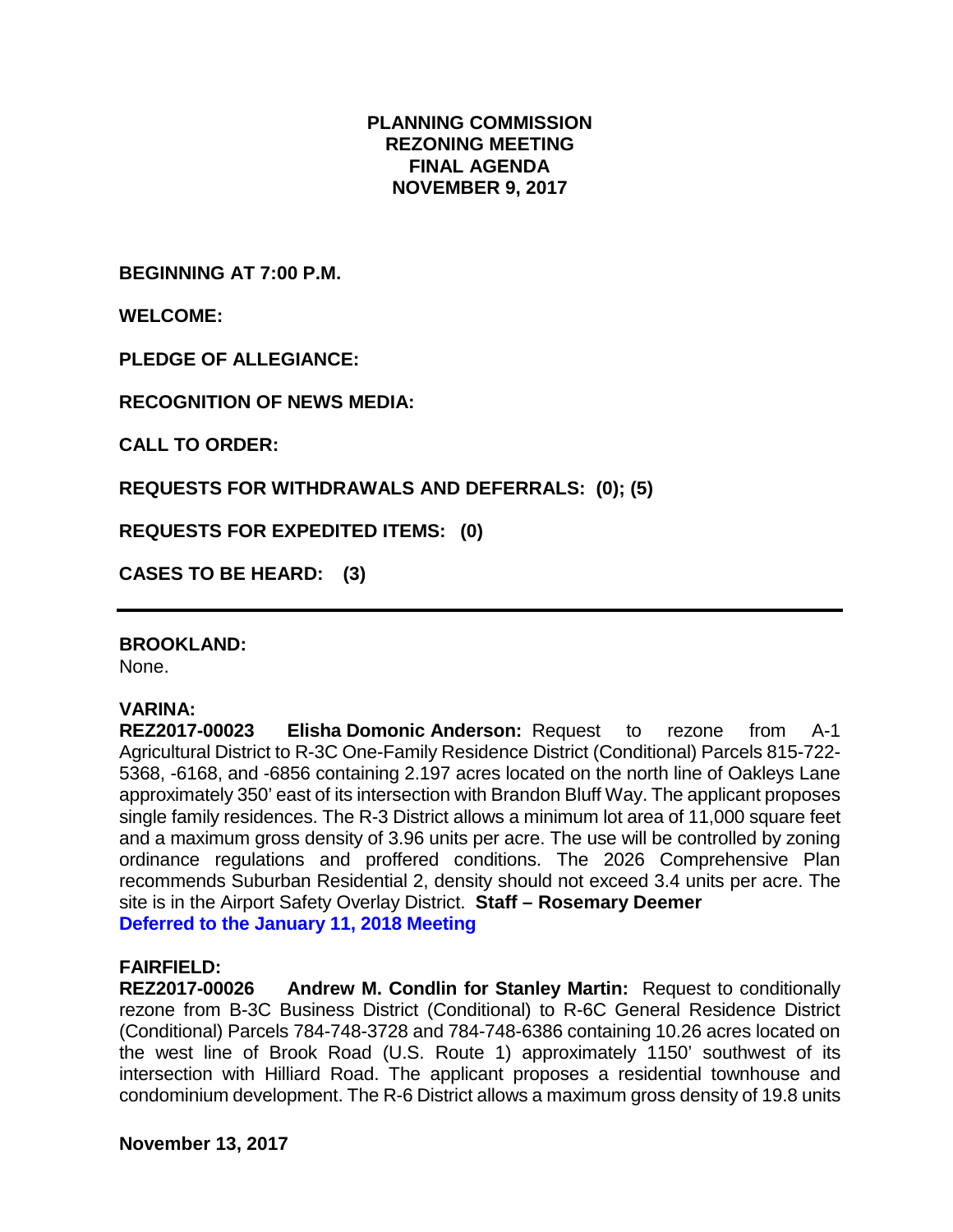per acre. The use will be controlled by zoning ordinance regulations and proffered conditions. The 2026 Comprehensive Plan recommends Multi-Family Residential. The site is in the Enterprise Zone. **Staff - Ben Sehl**

**Recommended for Approval**

**PUP2017-00020 Drew Patterson for PI Tower Development, LLC:** Request for a Provisional Use Permit under Sections 24-95(a)(3), 24-120 and 24-122.1 of Chapter 24 of the County Code in order to allow a monopole communication tower up to 156.5' in height and related equipment on part of Parcel 791-740-4089 located on the north line of Oronoco Avenue at its intersection with Pilots Lane. The existing zoning is A-1 Agricultural District. The 2026 Comprehensive Plan recommends Semi-Public and Environmental Protection Area. A portion of the site is in the Airport Overlay Safety District. **Staff – Livingston Lewis (Deferral Requested to the December 7, 2017 Meeting) Deferred to the December 7, 2017 Meeting**

#### **THREE CHOPT:**

### *(Deferred from the September 14, 2017 Meeting)*

**REZ2017-00010 Adena Patterson or Ann Neil Cosby for MS Richmond Investors LLC:** Request to conditionally rezone from A-1 Agricultural District to R-5AC General Residence District (Conditional) Parcels 744-763-8661, 744-763-9175, 745-763-2013, 745-763-2727, 745-763-3440, 745-763-4567, 745-763-5481, 745-763-6093 and 745-764- 0618 containing 18.580 acres located between the east line of Belfast Road and the west line of Glasgow Road at its intersection with Ireland Road. The applicant proposes a zero lot line development with detached homes. The R-5A District allows a maximum density of six (6) units per acre. The use will be controlled by zoning ordinance regulations and proffered conditions. The 2026 Comprehensive Plan recommends Traditional Neighborhood Development. **Staff – Lisa Blankinship (Deferral Requested to the January 11, 2018 Meeting)**

**Deferred to the January 11, 2018 Meeting**

# *(Deferred from the September 14, 2017 Meeting)*

**REZ2017-00011 Adena Patterson or Ann Neil Cosby for MS Richmond Investors LLC:** Request to conditionally rezone from A-1 Agricultural District and R-3C One-Family Residence District to R-5AC General Residence District (Conditional) Parcels 744-762- 4780, 744-762-5294, 744-762-9757, and 745-762-0472 containing 8.264 acres located between the east line of Belfast Road and the west line of Glasgow Road approximately 155' north of Edinburgh Road. The applicant proposes a zero lot line development with detached homes. The R-5A District allows a maximum density of six (6) units per acre. The use will be controlled by zoning ordinance regulations and proffered conditions. The 2026 Comprehensive Plan recommends Traditional Neighborhood Development. **Staff – Lisa Blankinship (Deferral Requested to the January 11, 2018 Meeting) Deferred to the January 11, 2018 Meeting**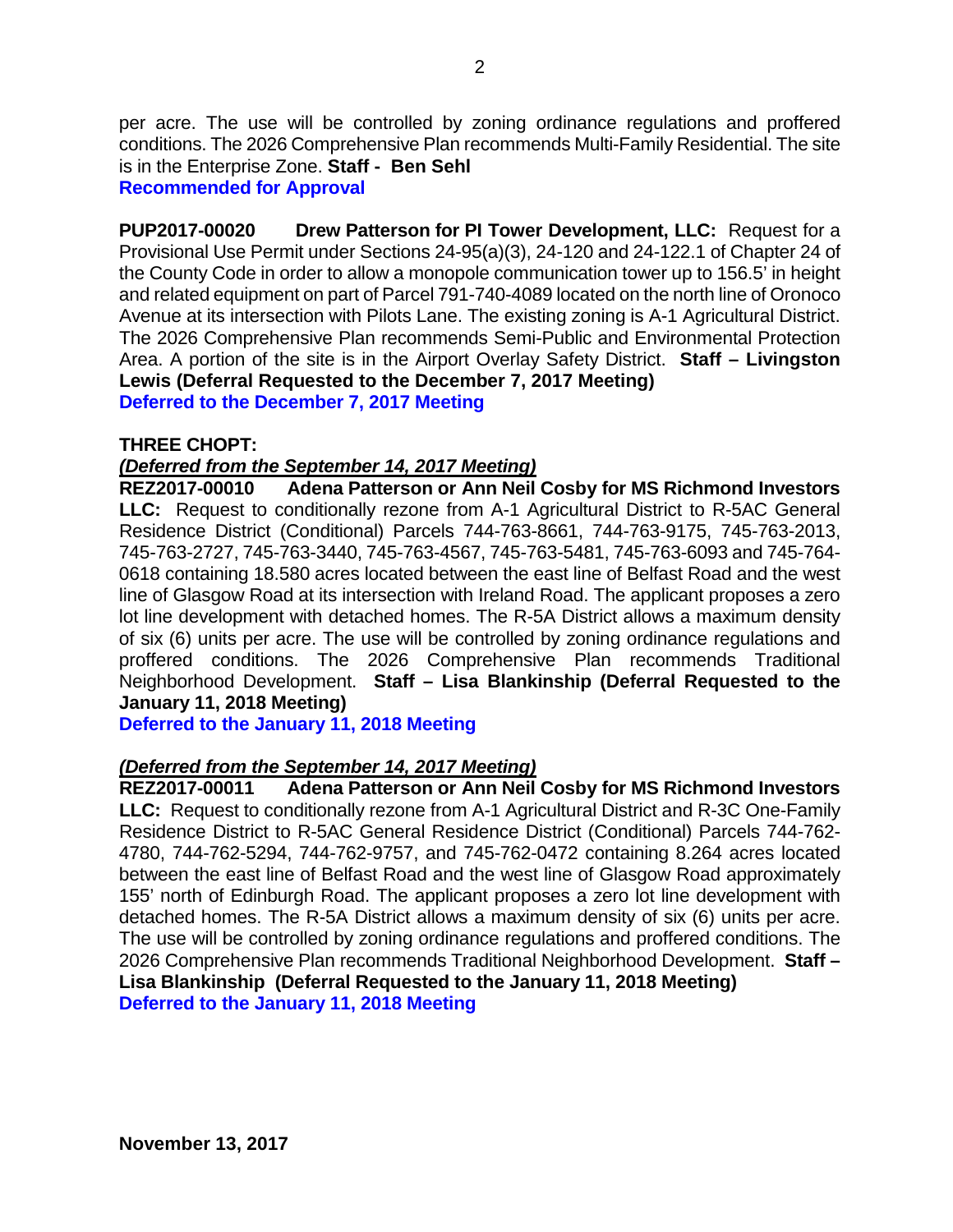#### *(Deferred from the October 12, 2017 Meeting)*

**REZ2017-00022 Andrew M. Condlin for Bacova Texas, LLC and Bacova, LLC:** Request to amend proffers accepted with REZ2016-00033 on Parcels 736-768-6361, 736- 768-5323, and 736-767-2166 containing 23.1 acres located on the east line of N. Gayton Road between Liesfeld Farm Drive and Kain Road. The applicant proposes to amend Proffer 22 regarding N. Gayton Road improvements. The existing zoning is R-5AC General Residence District (Conditional). The 2026 Comprehensive Plan recommends Suburban Mixed-Use, density should not exceed 4 units per acre, and Environmental Protection Area. **Staff – Erin Puckett** 

**Recommended for Approval**

**REZ2017-00025 James W. Theobald for The Rebkee Company:** Request to conditionally rezone from R-3 One-Family Residential District and B-1 Business District to B-2C Business District (Conditional) on Parcel 754-747-0694 containing 2.59 acres located at the northwest intersection of N. Parham and Three Chopt Roads. The applicant proposes a convenience store with fuel pumps. The use will be controlled by zoning ordinance regulations and proffered conditions. The 2026 Comprehensive Plan recommends Commercial Concentration and Suburban Residential 2, density should not exceed 3.4 units per acre. **Staff – Lisa Blankinship (Deferral Requested to the December 7, 2017 Meeting)**

**Deferred to the December 7, 2017 Meeting**

**PUP2017-00021 James W. Theobald for The Rebkee Company:** Request for a Provisional Use Permit under Sections 24-58.2(a), 24-120 and 24-122.1 of Chapter 24 of the County Code in order to allow 24 hour operation of a proposed convenience store with fuel pumps on Parcel 754-747-0694 located at the northwest intersection of N. Parham and Three Chopt Roads. The existing zoning is R-3 One-Family Residential District and B-1 Business District. The 2026 Comprehensive Plan recommends Commercial Concentration and Suburban Residential 2, density should not exceed 3.4 units per acre. **Staff - Lisa Blankinship (Deferral Requested to the December 7, 2017 Meeting)**

**Deferred to the December 7, 2017 Meeting**

#### **VARINA:**

**SIA2017-00004 Virginia Solar, LLC - Solar Power Electricity Generation Facility:** The Department of Planning has received a request from Virginia Solar, LLC to initiate a Substantially In Accord study for a proposed solar power electricity generation facility. The proposed site consists of Parcel 814-680-9784 located on the north line of Kingsland Road between the west line of Strath Road and the east line of Varina Road. The existing zoning is A-1 Agricultural District. The 2026 Comprehensive Plan recommends Rural Residential and Environmental Protection Area. **Staff – Ben Sehl**

**Recommended for Approval**

### **APPROVAL OF MINUTES: Planning Commission on October 12, 2017 Approved**

**November 13, 2017**